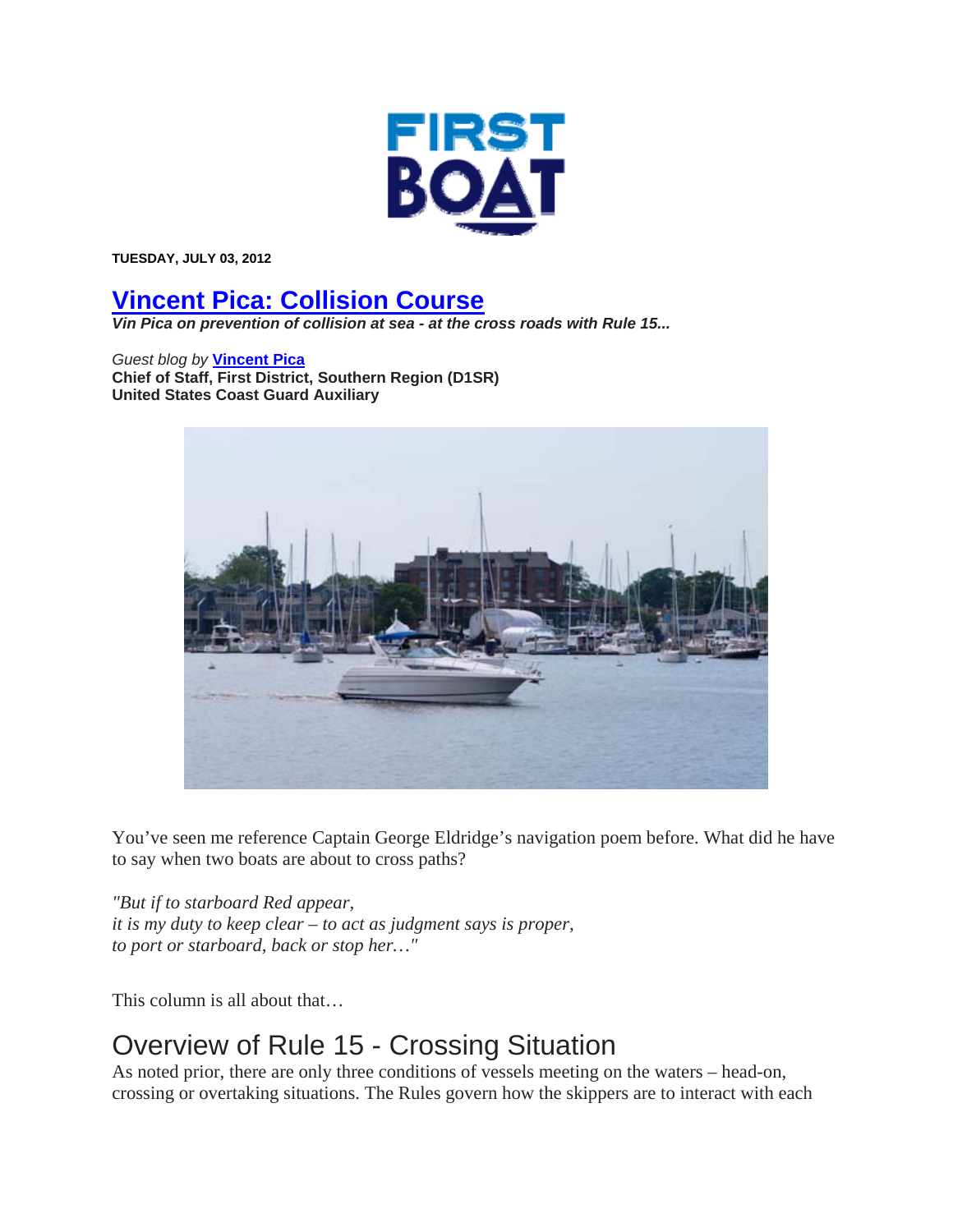other through helm control and sound (or radio) signals. This is about two power-driven vessels about to cross each other's paths – a possible collision course.

## *Rule 15 – Crossing Situation*

When two vessels appear to be heading across each other's paths, this is by definition a crossing situation – and, like in your car – a collision needs to be avoided! But how can you tell if you are actually on a collision course. There are 3 ways – with the 3rd method, as usual, always winning out:

- 1. At night, if you see a red light and a white light above it and trailing behind, you are crossing each other's path and she is the stand-on vessel. You are thus the give-way. If you see a green and a white light above it and trailing behind, you have a crossing situation where you are the stand-on vessel – but keep an eye on her always! You don't want to be "dead right!" During the day, you can obviously see if the vessel is crossing your path on your starboard side (you are give-way) or on your port side (you are standon.)
- 2. Mark the other boat's progress against something fixed on your boat a cleat, a stanchion, the anchor – anything that is traveling with you. If the opposing boat continues to hover on or around that fixed mark as you both continue your course and speed, a collision is about to happen!
- 3. When in doubt, assume you are on a collision course and act accordingly.

In this situation, the give-way vessel is, by preference, to turn to starboard (towards the stand-on boat) and go behind her (go "under her stern"). Remember – take "early and substantial" action so that your maneuver is "telegraphed" to the other skipper.

But what if you see that you cannot turn to starboard because of (1) traffic conditions, (2) rocks, (3) shallows, etc…? Rule 15 clearly says that the give-way vessel "shall avoid crossing ahead of the other vessel", i.e., do not speed up and try to cross ahead! The stand-on skipper may be doing the same thing because he hasn't seen you take early and substantial action to keep clear of him! If you don't have substantial time and distance to telegraph such a proper maneuver, just slow down or even stop! Let the approaching vessel pass ahead of you, just as you would allow a sail boat to pass ahead.

Well, this seems pretty easy – if she is on my right, she goes ahead. So, what's the catch?

Naturally, there are (at least) three catches:

- 1. What if a vessel constrained by the nature of their work (say a dredger or a commercial fishing vessel) is on your port side? You are on their right so you should go ahead, no? No. Rule 18 comes into play. Any power-driven vessel approached on its port side by a hampered vessel must keep clear. You can increase speed to pass ahead though, if conditions clearly permit.
- 2. If you are crossing a narrow channel, Rule 9(d) governs. "A vessel shall not cross a narrow channel or fairway if such crossing impedes the passage of a vessel which can safely navigate only within such a channel or fairway." How can you tell the other boat